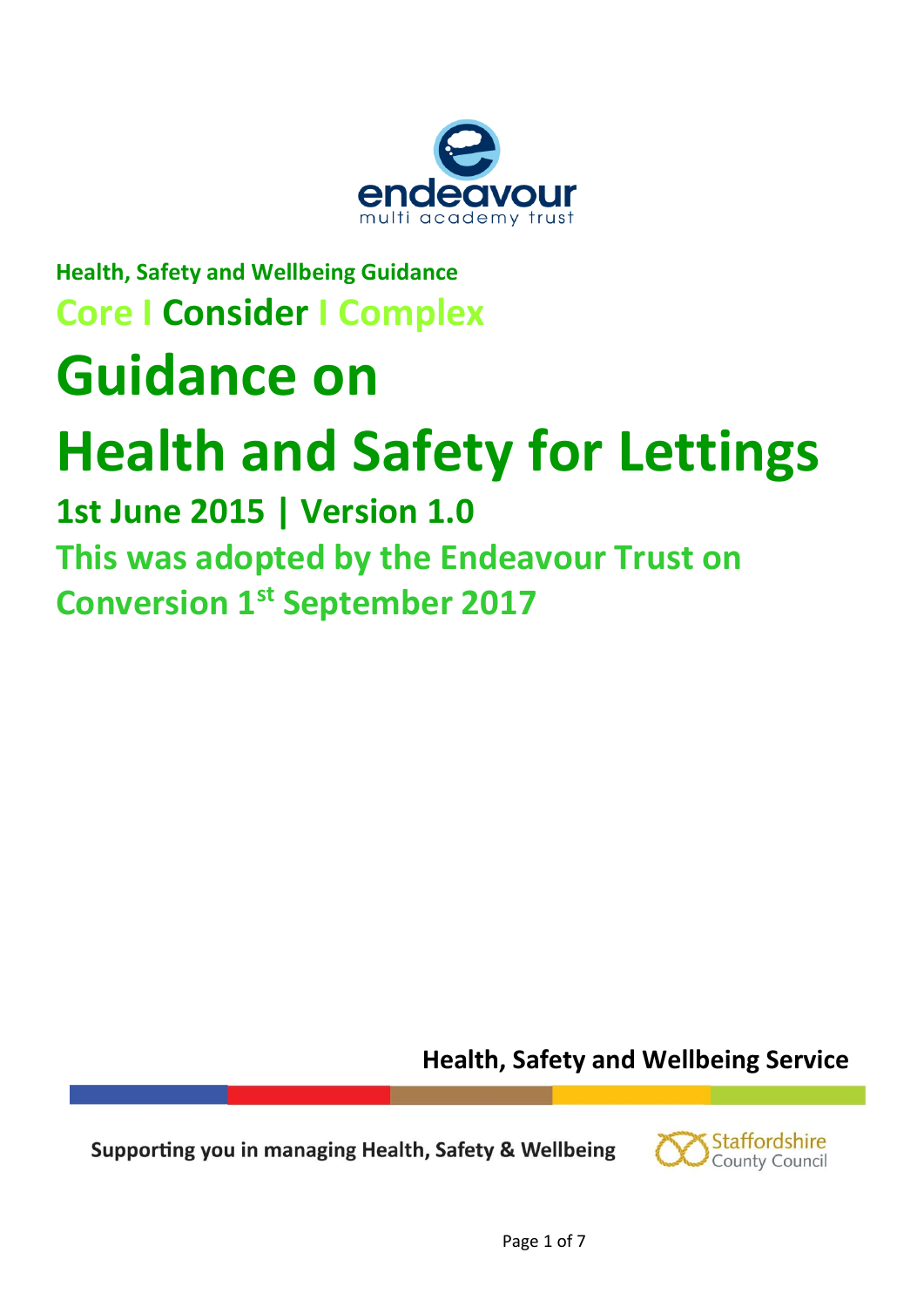#### **1. Letting Arrangements**

Premises Managers are responsible for ensuring that the Letting of their premises is carried out with all legal/contractual and insurance requirements in place. Premises managers are responsible for ensuring that appropriate Public Liability Insurance is in place for Lettings and other community activities which take place on their premises.

The guidance below provides further details on the health and safety considerations for Premises Managers when letting out their premises which they may wish to record on their Lettings Agreement.

Premises managers are advised that health and safety considerations for Lettings should not be "generic" and that all Lettings will present different risks to the premises which should be considered during the planning stage.

#### **2. Existing health and safety guidance**

For schools, the school Model Health and Safety Policy provided by the Health, Safety and Wellbeing Service provides the following template for health and safety considerations in Lettings.

#### Lettings/shared use of premises

*[Restrictions on use of equipment, staffing requirements, first aid provision, fire and emergency arrangements, standard operating procedures, agreeing responsibilities at school fetes and other fund raising events, emergency lighting, premises license requirements. Who will carry out risk assessments and follow up on these.]*

#### **3. Planning – managing risk and hazard exchange**

A meeting between both parties must take place which includes an exchange of information about health and safety and risk assessments relevant to the Letting. It is suggested that a formal "hazard exchange" document is in place to record this information and is retained by the both parties alongside any risk assessments which may be relevant. An example "Hazard Exchange Information for Lettings" template can be found in Appendix 1.

The hazard exchange process should include:

- 1. The hazards that exist on the site which may be a risk to those letting the premises and any associated control measures in place which must be followed by those letting the premises.
- 2. The hazards created by those letting the premises presenting a risk to the regular users of the premises or those present during the Letting, and any control measures the Letting will have in place to reduce the risks.

#### **4. Security and access for Lettings**

The premises manager must make clear on any Lettings Agreement the security arrangements for opening and closing the premises, including times and contact details for the person responsible for doing this e.g. Caretaker. Those locking premises must carry out a check of the building to ensure everyone has left the premises before locking the site after a letting.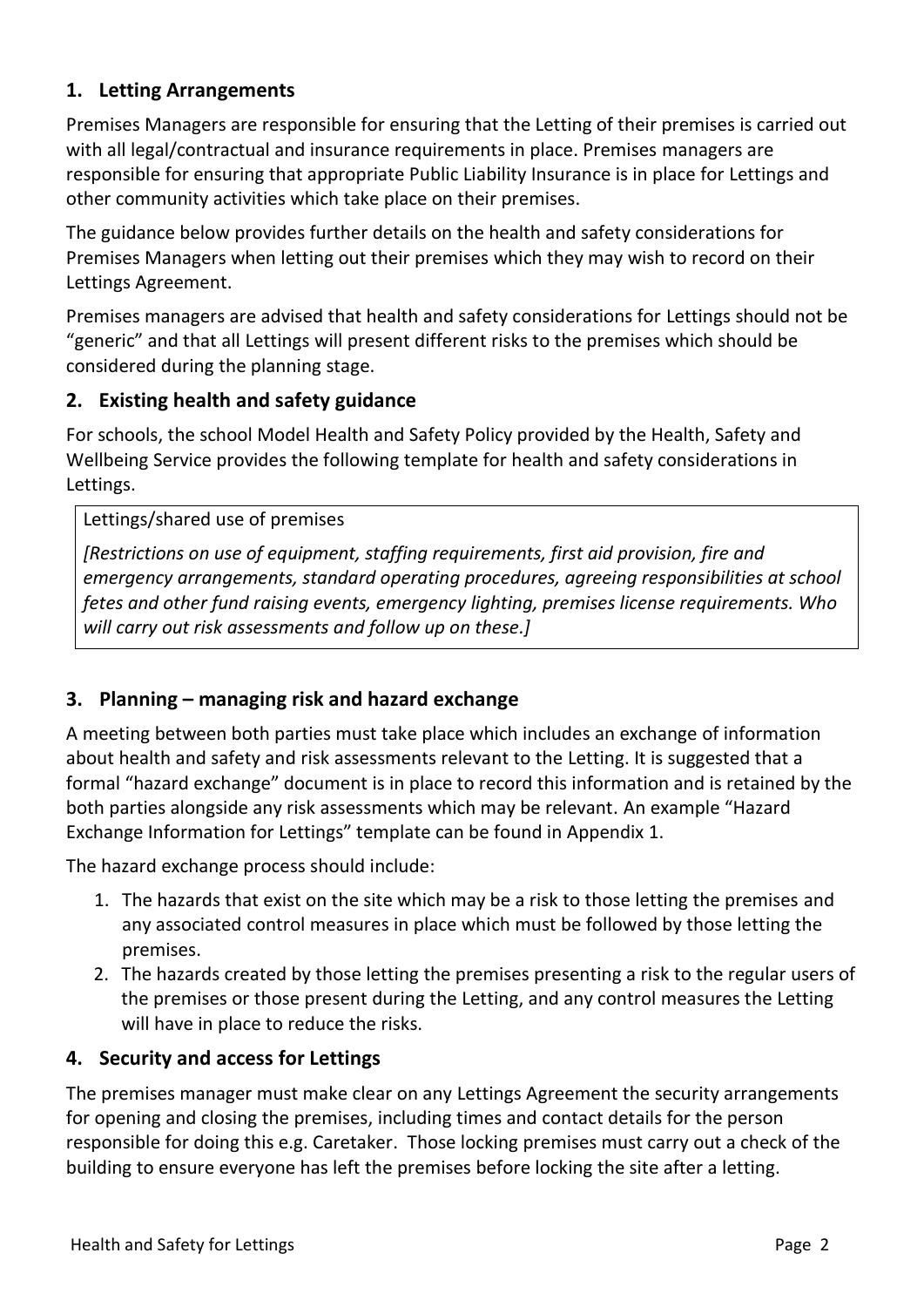Those letting the premises must provide supervision for those taking part in the letting activity who might arrive before the scheduled start time. This is to ensure that those waiting do not become distracted and stray into unauthorised areas of the site.

Premises managers must discuss with those letting premises the permitted areas to be used and any limits of access on the site. Limits of access may include no access to areas within the building or access for external areas only e.g. use of external sports fields. For example, letting the sports field does not necessarily give access to toilet facilities or any other area of the site, a letting of the hall may not include use of kitchen areas etc.

Where spectators are invited to observe activities – e.g. football matches on the school field, those letting the premises must be able to take responsibility for the spectators as well as those participating.

The premises managers must ensure that access is prevented to all hazardous areas on the site, such as roof areas, D&T classrooms, machinery, substance storage facilities etc.

An agreement should be in place for those letting premises about reporting adverse incidents – such as trespassers - on site. Those letting a premises must know how to report any adverse incidents to the premises manager or others following the agreed procedures.

# **5. Safe Condition of the premises**

Checks should take place to ensure that the Letting can go ahead in a safe and secure manner, for example, arrangements may differ in winter and summer for use of sports fields. It should be made clear who will check the condition of rooms used inside the building or external areas such as fields and pitches prior to the Letting taking place.

Arrangements should be in place regarding the recording and reporting of defects found or created during a Letting.

Where premises are used during winter months, arrangements should be in place for adequate external lighting to be switched on.

During winter or any inclement weather the site may have in place gritting or snow clearing arrangements, for example, the premises may have arrangements to grit some walkways for access and not other access points. Details should be communicated to those letting premises either as part of the letting agreement or by some other formal means. Those letting premises must take responsibility for ensuring pedestrians take the correct gritted access route to and from the premises.

During extreme weather premises managers should review their Lettings and take the decision to refuse access if it is deemed to be unsafe.

#### **Premises managers should undertake regular premises condition checks as part of their normal premises responsibilities and these should be recorded.**

# **6. Emergency procedures/fire**

The Letting must have emergency procedures in place for their activities and the premises manager must make any Lettings aware of emergency procedures to be followed as part of the hazard exchange process.

Premises managers should provide the Letting with the fire procedures for the premises and Lettings must then take responsibility to communicate the procedures to all those present.

Health and Safety for Lettings **Page 3** and  $\overline{P}$  and  $\overline{P}$  and  $\overline{P}$  and  $\overline{P}$  and  $\overline{P}$  and  $\overline{P}$  and  $\overline{P}$  and  $\overline{P}$  and  $\overline{P}$  and  $\overline{P}$  and  $\overline{P}$  and  $\overline{P}$  and  $\overline{P}$  and  $\overline{P}$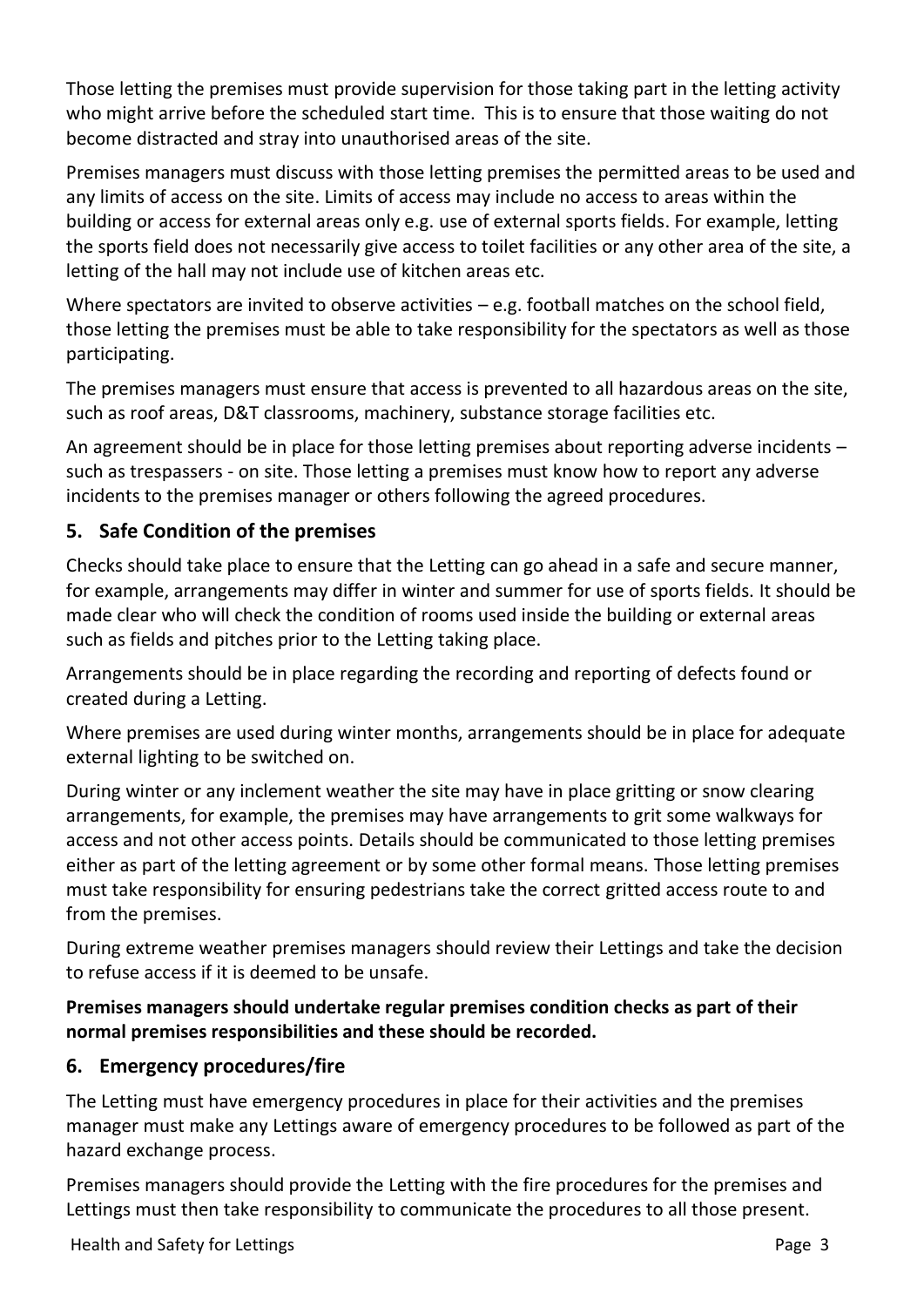Emergency procedures for a Letting may need to be created if access to parts of the building are not permitted, for example, will a Letting have access to the landline in the building, how will they raise the alarm in an emergency?

Details about alarms and emergency lighting etc. must also be communicated.

### **Every Letting must be provided with information on what to do and who to contact in an emergency.**

# **7. Accidents**

A premises manager must clearly define what a Letting must do if an accident occurs on the site and how they should notify the premises manager. Premises managers should review this information and investigate any accidents where the condition of premises or site problems may be relevant.

### **8. First Aid**

Premises Managers and those letting premises must be clear on whether the group letting the premises will have access to site first aid facilities and first aiders or whether the Letting will provide their own.

### **9. Parking and vehicles**

Any arrangements for parking and site access must be agreed with the Letting in advance, this may include reinforcing the requirement to park in designated bays and ensuring that segregation of vehicles and pedestrians is maintained.

#### **10. Cleaning and waste disposal**

The premises manager must discuss with those letting premises the potential for any waste which may be generated and any cleaning requirements as a result of the letting. Premises managers are advised to arrange that those letting should remove all waste and take responsibility for all cleaning as required, and that this should be agreed and recorded in the Lettings Agreement.

#### **11. Equipment**

It should be made clear in the Lettings agreements which equipment on the site may be used by the Letting. In most situations, the use of site owned equipment will not be permitted within the Letting and this must be made clear.

Equipment belonging to the group letting the premises must be safe, maintained and suitable for use for the activity and suitable for the use in the premises, this should be made clear within the letting agreement and also included in their risk assessment.

Premises managers must also ensure that any portable electrical equipment brought onto site has been tested under the requirements for portable appliance testing and that where required a Residual Current Device (RCD) is in use. If the equipment is left at the premises, it must be stored safely as agreed with the Premises Manager, and only be used by those letting the premises.

# **12. Shared events (e.g. School and PTA)**

Much of the good practice around sharing of information and the use of risk assessments should be used for these types of events.

Health and Safety for Lettings **Page 4** and Safety for Lettings **Page 4** and Page 4 and Page 4 and Page 4 and Page 4 and Page 4 and Page 4 and Page 4 and Page 4 and Page 4 and Page 4 and Page 4 and Page 4 and Page 4 and Pa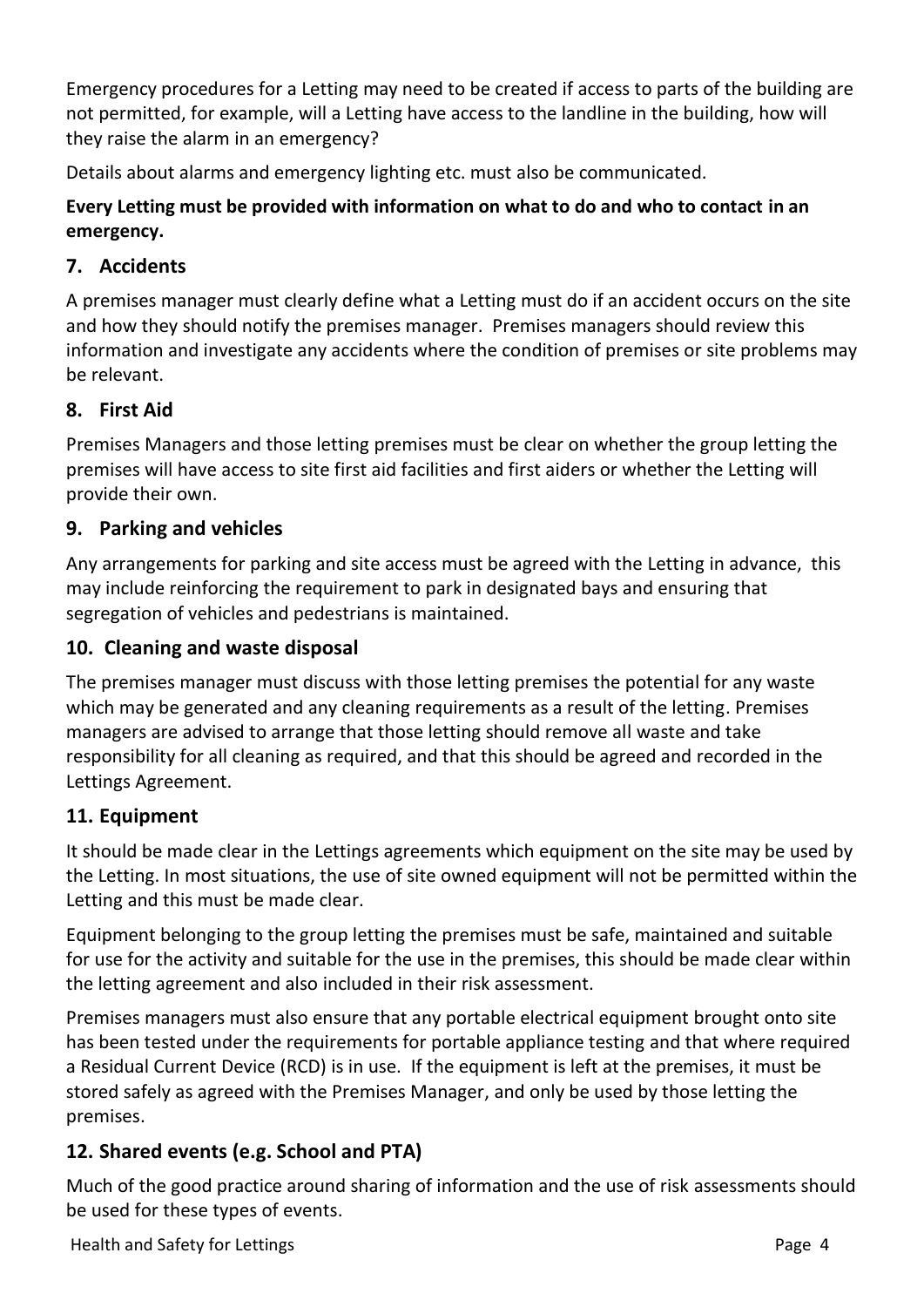#### **13. Communication**

Those letting premises must ensure that arrangements for the use of the premises and access arrangements are communicated to all those taking part and it is suggested that these are reviewed with all Lettings regularly and at least annually.

#### **14. Monitoring**

Premises managers should hold regular review meetings with all Lettings to ensure that all parties have:

- − the opportunity to update and exchange information,
- − review activities on site, accidents and incidents and any other issues which have arisen,
- − review and update hazard exchange and risk assessment information.

#### **Contact**

Health, Safety and Wellbeing Service Staffordshire County Council 2 Staffordshire Place Tipping Street Stafford ST16 2DH

**01785 355777**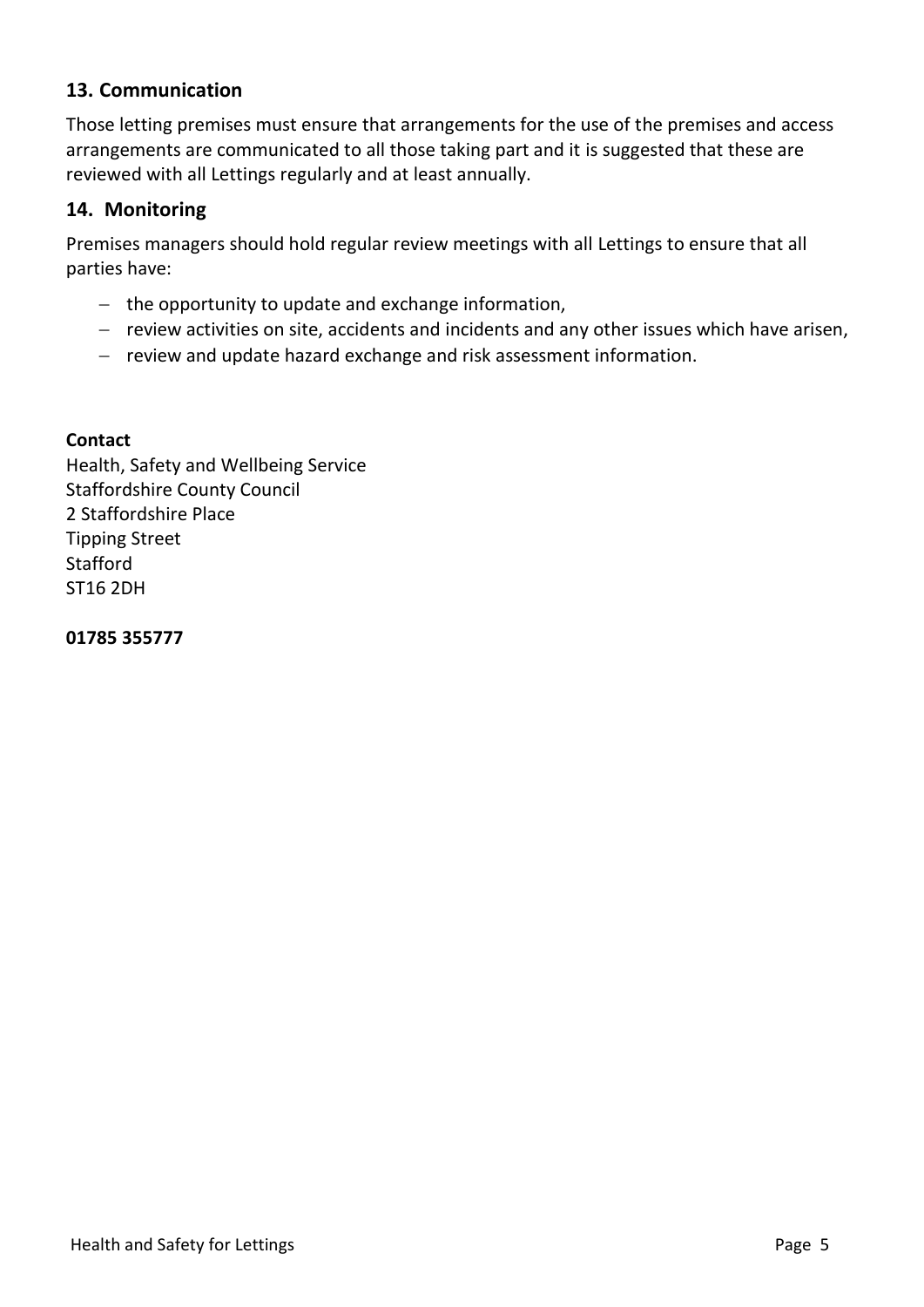### **Appendix 1**

#### Hazard Exchange Information for Lettings *(Example template)*

| <b>Premises name/address</b>              |  |
|-------------------------------------------|--|
| <b>Details of Letting (e.g. Brownies)</b> |  |
| <b>Contact name</b>                       |  |
| Contact telephone number                  |  |

#### **Section 1 - Premises Hazards**

The premises manager must identify any hazards in the premises which may pose a risk to those letting the premises. Any control measures required to reduce risk must be followed by those letting the premises.

| Hazards identified and notified to<br>those letting premises | Details/location and control measures to be taken. |
|--------------------------------------------------------------|----------------------------------------------------|
|                                                              |                                                    |
|                                                              |                                                    |
|                                                              |                                                    |
|                                                              |                                                    |
|                                                              |                                                    |
|                                                              |                                                    |
|                                                              |                                                    |

*Add more rows if required*

#### **Section 2 – Letting Activity Hazards**

Those letting the premises must identify the hazards created by the activity or equipment used which pose a risk to the regular users of the premises or those present during the Letting. Those letting premises must identify the control measures they will have in place to reduce the risks.